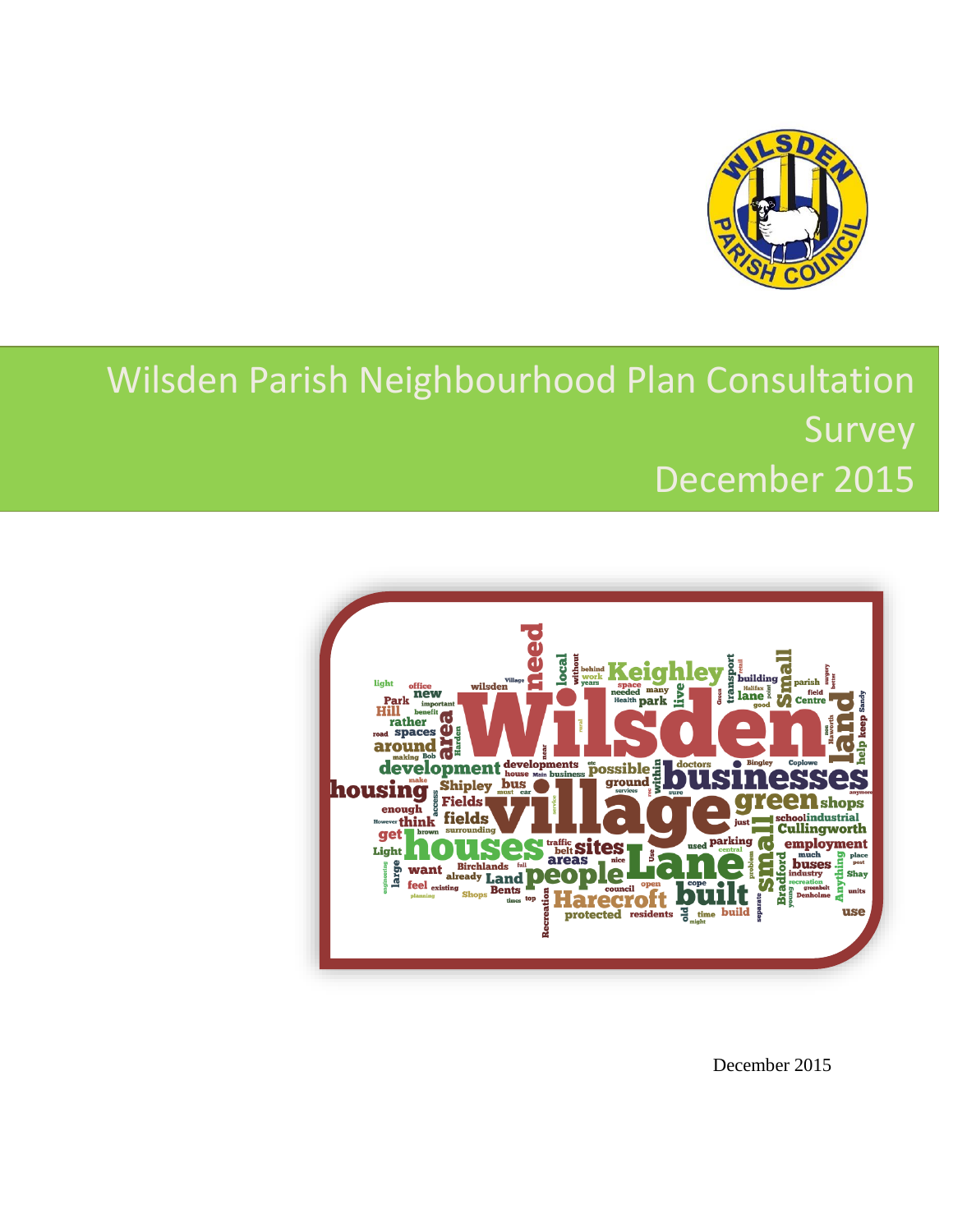# **Introduction to Wilsden Parish**

Wilsden is a parish situated 6 miles west of Bradford. It had a population of 4,807 and 2,094 households at the time of the 2011 Census. The Parish has a higher than average proportion of older residents, with around 19% aged over 65 compared with 13% for Bradford as a whole and the 16.3% national average. The economic activity rate is somewhat higher than average with 74% of 16 to 74 year olds economically active compared with 66.6% for Bradford, 68.4% for Yorkshire and the Humber and the 66.9% national rate. People living in the parish are also more likely to be working full time and be self-employed when compared with the local, regional and national rates. Just under half (48.5%) of residents reported having very good health which is higher than the Bradford (44.8%) and national (47.2%) averages. Home ownership levels are particularly high with over 83% of households being owned outright or with a mortgage or loan against 65% for Bradford and the 63.3% national average. Privately rented households represent just 10.5% of households compared with 18.1% for Bradford and 16.8% for England as a whole.



# **The Survey**

The Wilsden Parish Neighbourhood Plan Working Group carried out a household survey of parishioners to assist in the preparation of its Neighbourhood Plan. The Working Group is keen to engage with the whole community and the survey was conducted during the summer and autumn of 2015.

A questionnaire was produced by the Working Group and delivered to households throughout the Parish and the option to complete surveys online via survey monkey was also available.

A total of 146 completed questionnaires were returned. The number of valid returns represents a 7% household response rate. The printed survey responses were entered into an online survey analysis tool (survey monkey) by independent analysts.

The following section provides a summary of the key findings.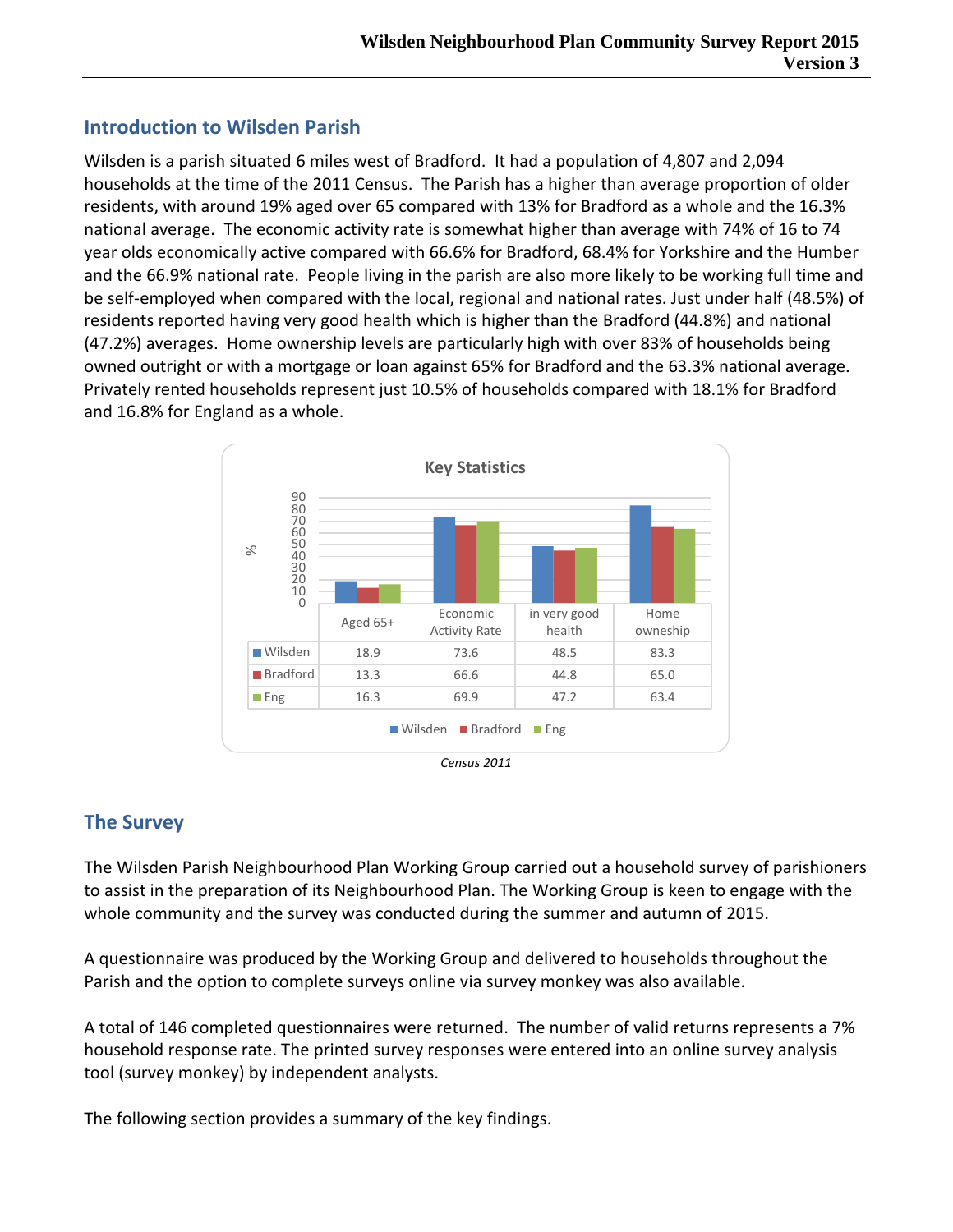#### **Q1: What type of housing are you in now and what type of housing will your household require in the future, between now and 2030?**



- 144 respondents reported on their current housing type and 140 indicated what they expect their future housing type requirements to be.
- Seven respondents stated they currently live in rented accommodation and 12 respondents indicated that they may require rented housing in the future, which may suggest a need for more affordable or social housing in the long term.
- The majority of respondents (63%) live in 3-4 bedroom houses and this is the type of property the highest proportion of respondents said they would require in the future.
- **•** Bungalows and small houses were  $2^{nd}$  and  $3^{rd}$  choices for future housing needs.
- Respondents were asked if other types of housing may be required and several comments relating to housing for older people, e.g. retirement schemes, sheltered accommodation and bungalows were received. Other comments included the need for social housing, no desire to move and some were not able to anticipate their future housing needs.



## **Q2: Could you adapt your current home to meet your anticipated future need?**

- Over half (52%) of respondents felt they could adapt their current home to meet future housing needs.
- 27% could not make adaptions.
- It was not applicable for 21% of respondents to adapt their current home.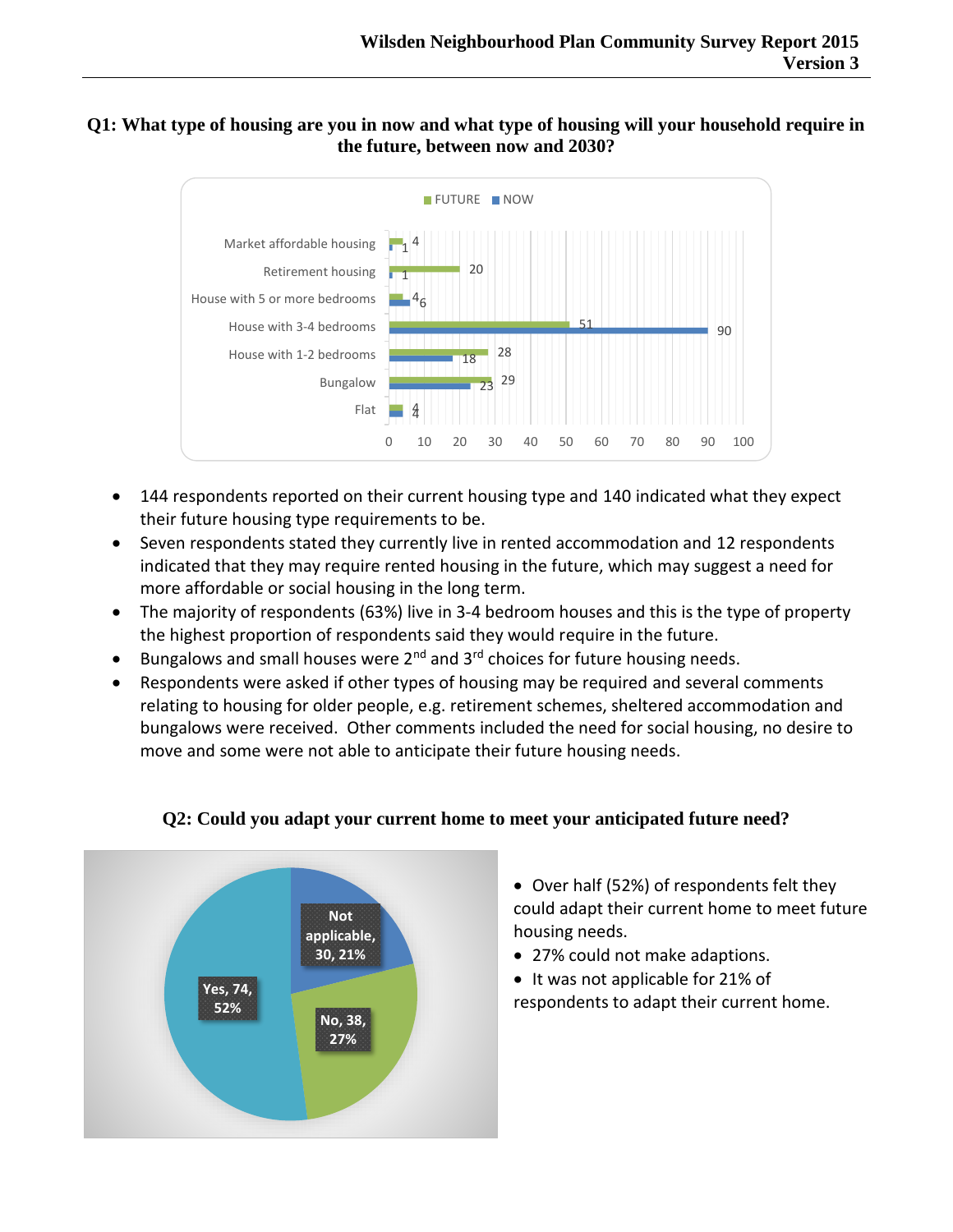

#### **Q3: How important do you think the following considerations are for new housing development?**

- Respondents considered matching the style and built form of the Conservation Area as the most important consideration for new housing development.
- Using sustainable design and energy efficiency was also considered very important by respondents attracting the 2<sup>nd</sup> highest number of very important responses.
- Using modern or innovative design was considered the least important consideration.

### **Q4: Do you agree that new housing development should be built as densely as possible to reduce the need for green field land. This might include 'terraced houses' rather than 'executive detached', integral garages, etc.**



- The majority of respondents (64%) agreed that new housing should be built as densely as possible to protect green field land.
- Respondents were given the opportunity to add comments regarding housing density and 52 observations were received. These were categorised and the following themes observed:
- o Preserve greenspace (35%)
- o Provide mixed developments (31%)
- o Ensure adequate car parking (17%)
- o Make good use of existing land (12%)
- o Do not extend village (10%)
- o Avoid multi-storey buildings (8%)
- o Ensure there is sufficient, affordable and quality housing (6%)

The following are examples of some of the comments received:

*"We need a variety of houses to suit differing needs." "Reclamation of derelict untidy sites would be better." "Need to use up any spare land within the existing village rather than extend the village further." "Design and density should be by need not by protection of green belt." "To keep village as a village & not encourage building in the greenbelt."*

*"Have a sense that Wilsden has enough "executive" style homes eg Crack Lane."*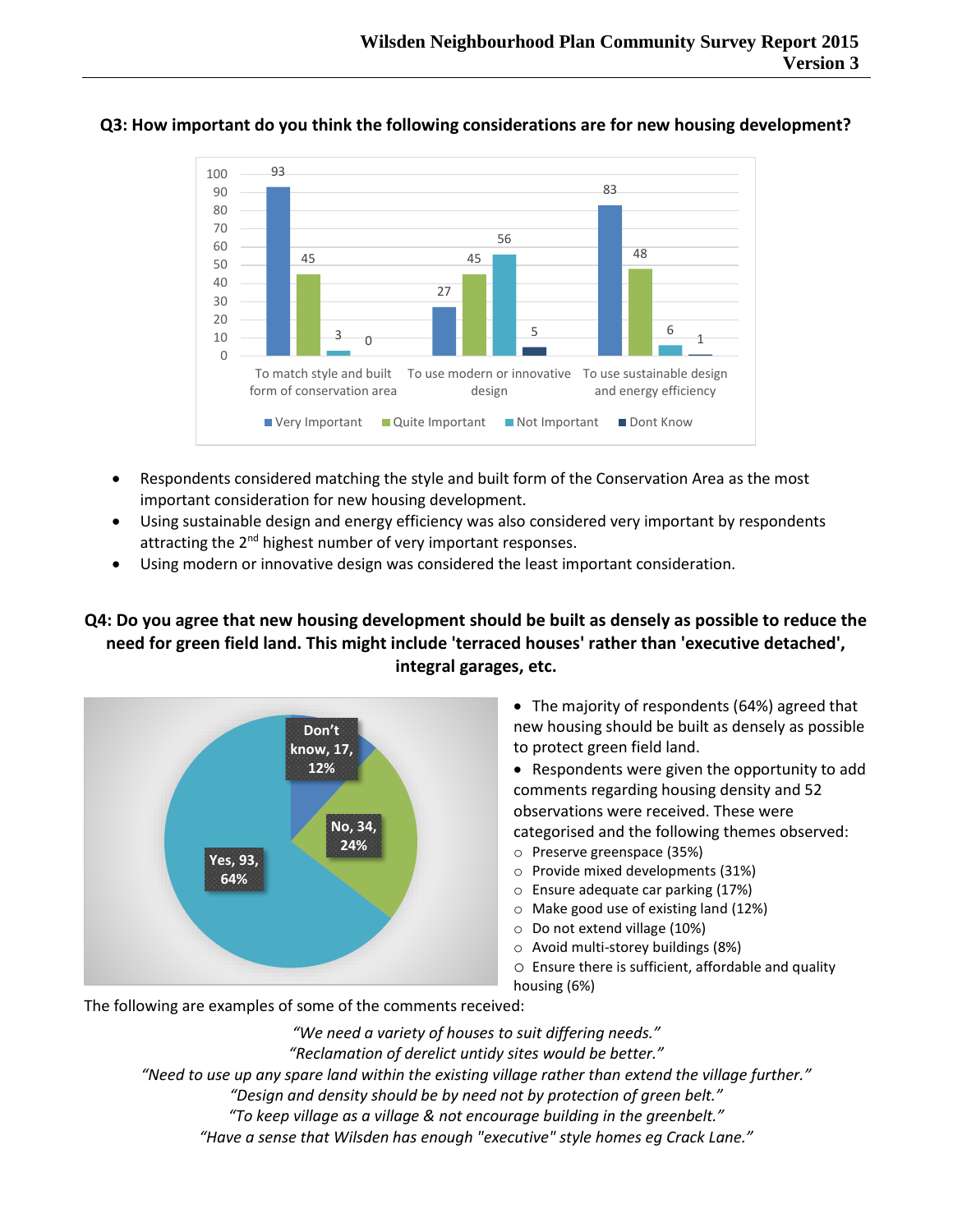#### **Q5: Bearing in mind that we have to find land to build 200 extra houses over the next fifteen years which size of development would you prefer?**



- The vast majority of respondents declared a preference for smaller housing developments with 35% (51) preferring developments of less than 20 houses and 41% (59) favouring 20 to 50 houses.
- Only 3% (4) said they would like to see developments of more than 100 houses.

There was also an open ended element to this question which asked for views on the size of future housing developments and any areas requiring improvements. Concerns were expressed regarding pressures on the local area and infrastructure; affordability; drainage; completing existing developments rather than starting new ones;

The following are examples of some of the comments received:

*"Anything over 20 houses is a major development which puts too much pressure on the surrounding neighbourhood & infrastructure."*

*"It depends on the land which is available. Location, local infrastructure etc."*

*"5-10 separate developments over 15 years is easier to absorb rather than 1-2 massive developments."*

*"Encourage developers to build affordable homes not 4 & 5 bed expensive ones."*

*"Is it not possible to complete the sites to in Wilsden which already have been started to help with the building of the 200 houses?"*

*"Natural springs and culverts are a major concern in and around Wilsden. Any additional housing will affect the geology of the land. Additional resources must be given priority to water drainage of land access in and out of Wilsden is becoming increasingly difficult."*

*"Wilsden has enough houses. Roads, schools etc. can not cope with more houses."*

*"Wilsden is a rural village, not a town or city, and thus should remain this way. To add more houses in Wilsden, will have a dramatic effect, both at the doctors, the local primary school, and the co-op."*

*"We need to use more brown belt land and actively seek to convert old mills into apartments etc."*

*"Why does Wilsden need more houses, the school and pre school are over subscribed there is no parking at the shops."*

*Whatever type of house is built provision ought to be made for 2+ off road car parking spaces."*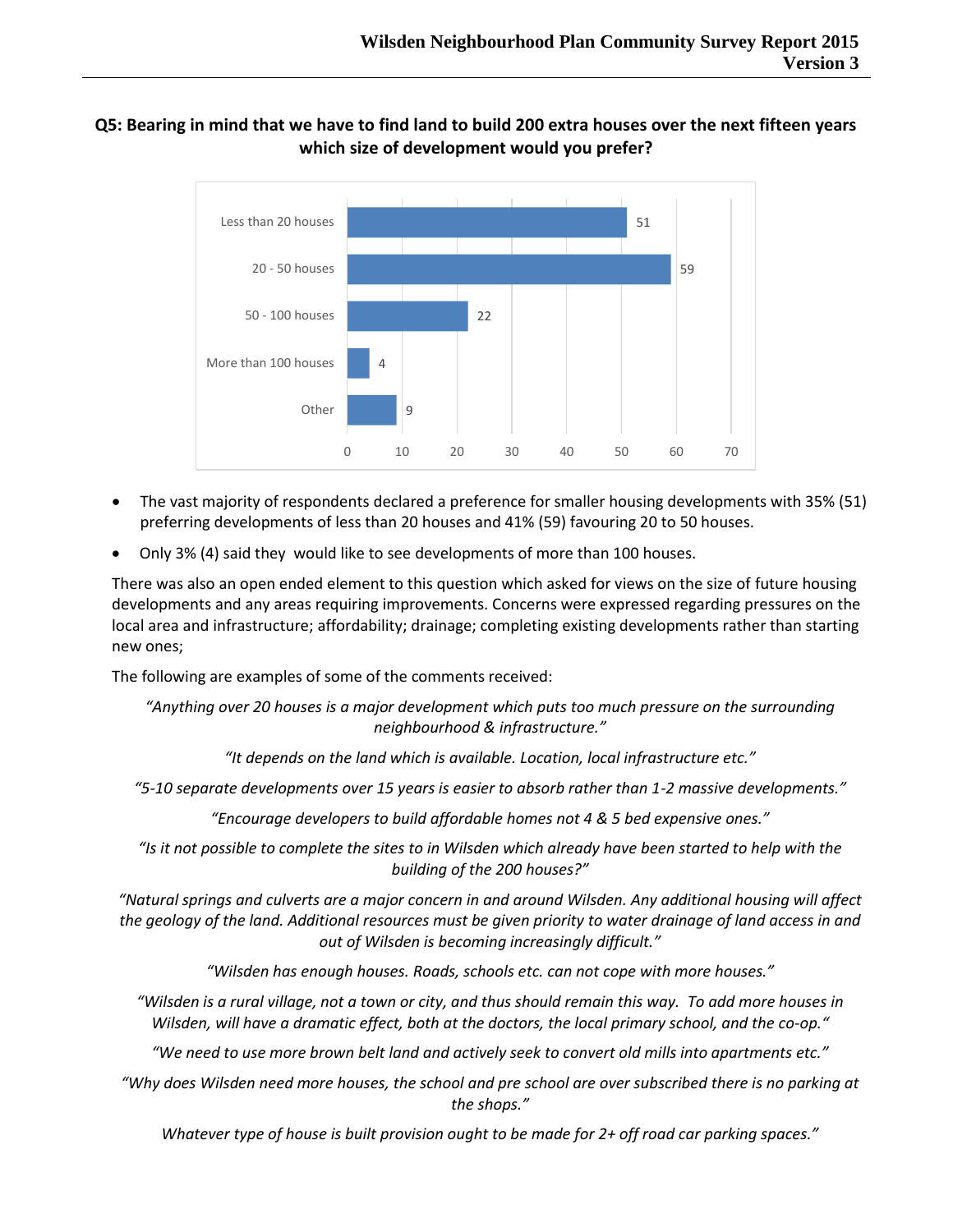

### **Q6: Do you consider that Wilsden needs more employment?**

 42% of respondents were of the opinion that Wilsden needs more employment.

 A third (33%) disagreed with the need for more employment and a quarter (25%) were undecided.

 Respondents were invited to provide comments on the need for more employment and the following issues were raised:

• The need for small industrial units; retail; offices were mentioned by those wanting to see more employment in the local area.

 Several respondents said they would like to see employment opportunities for young

people.

 Some disagreed with the need for more employment stating that surrounding towns and cities supplied employment opportunities for residents.

Examples of comments made by respondents regarding employment in Wilsden include:

*"Houses should not be built to merely create employment."*

*"We have cities surrounding us to supply employment."*

*"it would be nice to have a post office back in the village."*

*"Premises/office/workshop for small existing businesses and business start ups for young people leaving school."*

*"Light industry, retail and cottage industries."*

*"Opportunities for young people, with prospects."*

*"Shops with living accom over. Daily Centre for elderly."*

*"Wilsden is being overgrown by houses without a growth in businesses providing employment. Shops / vital village services are closing instead of growing!"*

*"I do not know but commuting is a problem now 200 extra houses will make it worse!"*

*"Any employment would benefit people who are unemployed."*

*"Perhaps light industry, but sites not obvious - perhaps some still available in the old mills? There's room for more shops too."*

*"Wilsden is a small village if we are going to "have" to build more houses we need more resources in wilsden which in turn would offer more employment."*

*"On condition that it is possible to use existing sites (ex-mill or factory buildings) rather than use new "industrial estates."*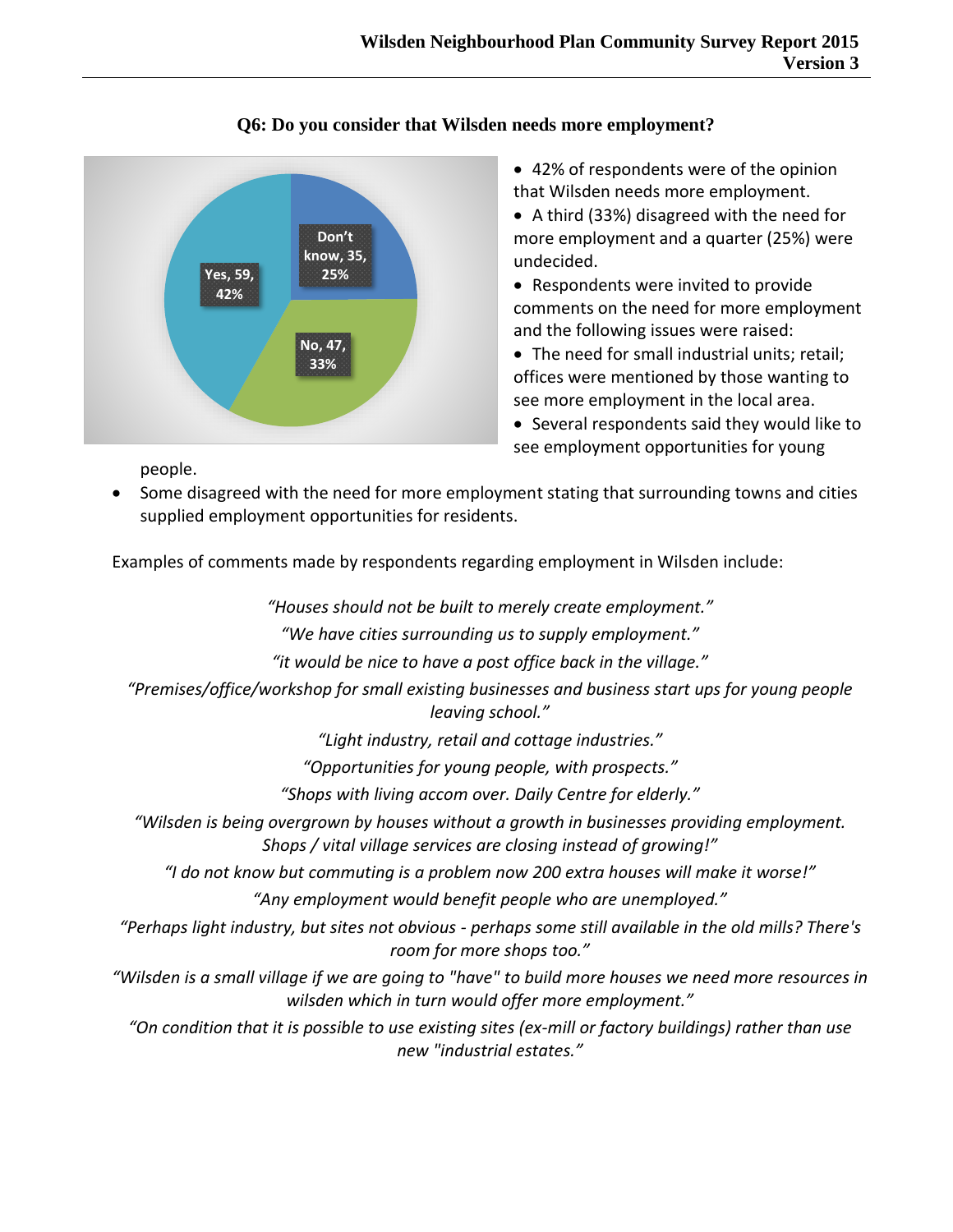## **Q7: Which green and open spaces in the built-up areas of Wilsden and Harecroft SHOULD BE PROTECTED from development?**



This was an open ended question, which gave respondents the opportunity to indicate which green and open spaces in the built-up area of Wilsden and Harecroft should be protected from development. 120 people provided commentary about which green and open spaces should be protected. The responses were categorised and the top 10 areas are illustrated above.

- The recreation ground attracted the most number of responses with 27% (32) of respondents making reference to this area.
- Around 23% (27) said that all of it should be protected. Some 13% (16) stated Green Space and a further 10 (8%) stated Green Belt, which reflects the importance residents place on protecting green and open spaces in the parish.
- Wilsden and Harden Fields attracted the 3<sup>rd</sup> highest number of responses with 13% (16) of the total.
- Other areas highlighted include:
	- o Allotments
	- o Ling Bob area
	- o Village Hall
	- o Townfield
	- o Back Lane
	- o Spring Mill
	- o Wellington Road
- o Behind the church
- o The Banks
- o Lane Side
- o Lingfield Road
- o Birchlands, Bents Lane
- o Royd Street
- o Spring Farm Mews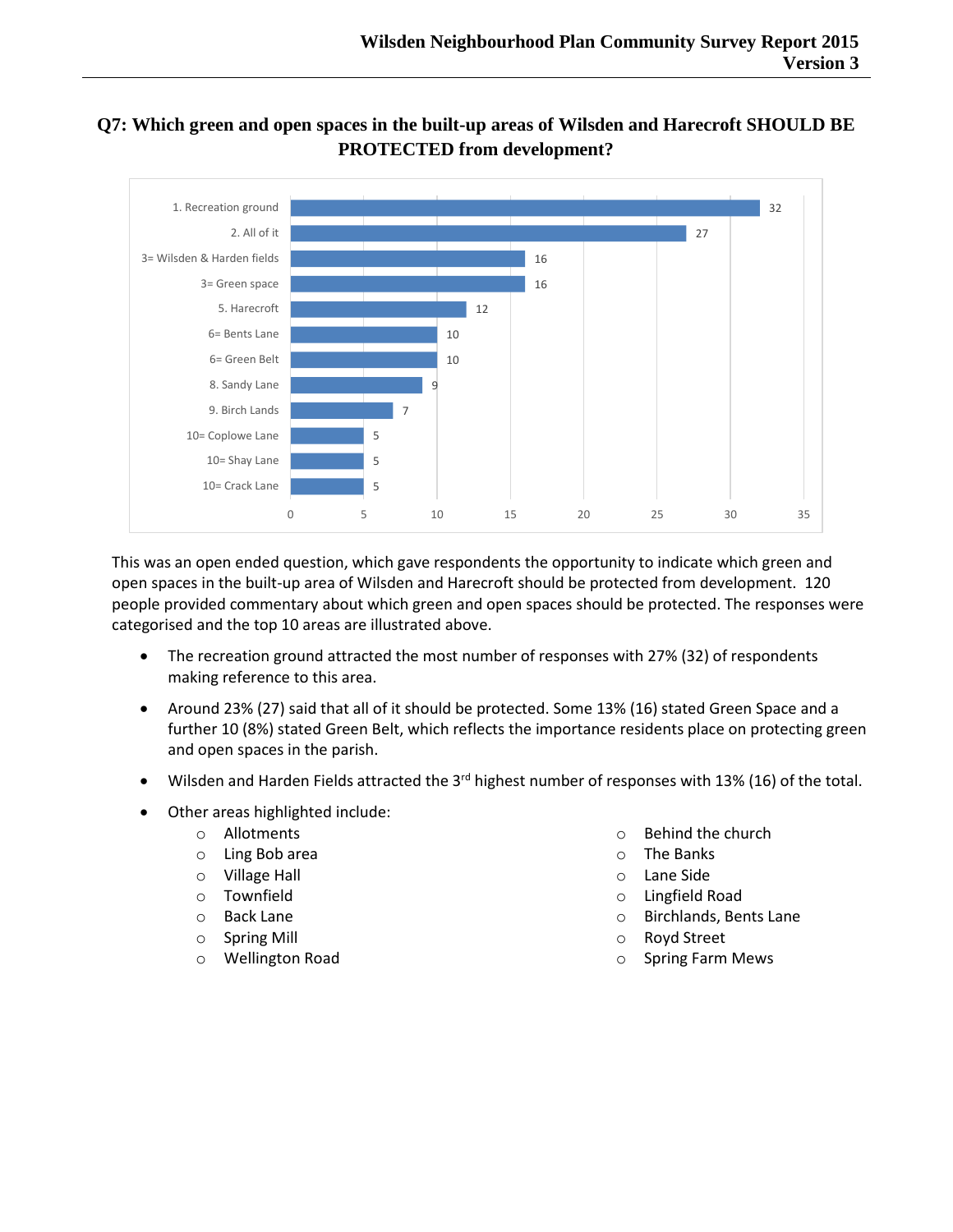**Q8: Wilsden is surrounded by the Green Belt that enables it to have a village identity. Which part of this Green Belt SHOULD BE PROTECTED most from development, including wind turbines, in order to retain this characteristic? Please rank the following options in order of priority, ie 1st, 2nd, 4th, etc. You must assign a different ranking to each option.**



- The land between Wilsden and Sandy Lane/Allerton was considered to be the  $1<sup>st</sup>$  highest priority by over 30% (42) of respondents.
- The land within Wilsden between the historical settlements of Norr and Wilsden Hill was also considered a high priority, representing 26% (36) of  $1<sup>st</sup>$  priority responses.
- The land between Wilsden and Harden received the 3<sup>rd</sup> highest number of 1<sup>st</sup> priority responses (23%, 32). This area was also identified in question 6 as a green and open space in the built up areas of Wilsden and Harecroft which should be protected from development. This area also attracted the highest number of  $2^{nd}$  choice priorities resulting in 59% of respondents identifying this area as their  $1^{st}$  and  $2^{nd}$  ranking priorities.
- A very small number (6% of responses) indicated no protection was needed as their 1<sup>st</sup> and 2<sup>nd</sup> priorities.